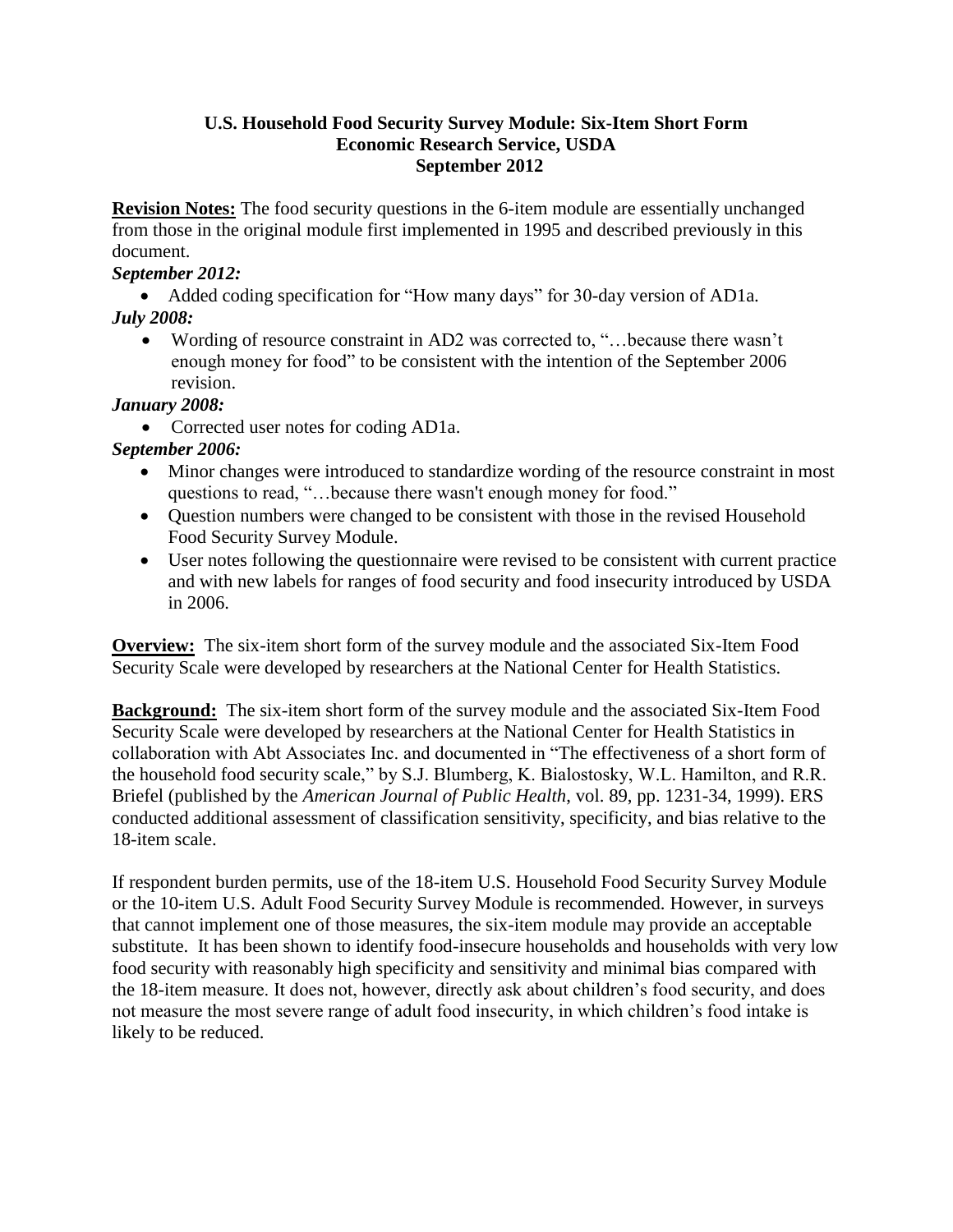## **[Begin Six-Item Food Security Module]**

### **Transition into Module :**

These next questions are about the food eaten in your household in the last 12 months, since (current month) of last year and whether you were able to afford the food you need.

**NOTE:** If the placement of these items in the survey makes the transition/introductory sentence unnecessary, add the word "Now" to the beginning of question HH3: "Now I'm going to read you...."

FILL INSTRUCTIONS: Select the appropriate fill from parenthetical choices depending on the number of persons and number of adults in the household.

HH3. I'm going to read you several statements that people have made about their food situation. For these statements, please tell me whether the statement was often true, sometimes true, or never true for (you/your household) in the last 12 months—that is, since last (name of current month).

The first statement is, "The food that (I/we) bought just didn't last, and (I/we) didn't have money to get more." Was that often, sometimes, or never true for (you/your household) in the last 12 months?

- [ ] Often true
- [ ] Sometimes true
- [ ] Never true
- [ ] DK or Refused
- HH4. "(I/we) couldn't afford to eat balanced meals." Was that often, sometimes, or never true for (you/your household) in the last 12 months?
	- [ ] Often true
	- [ ] Sometimes true
	- [ ] Never true
	- [ ] DK or Refused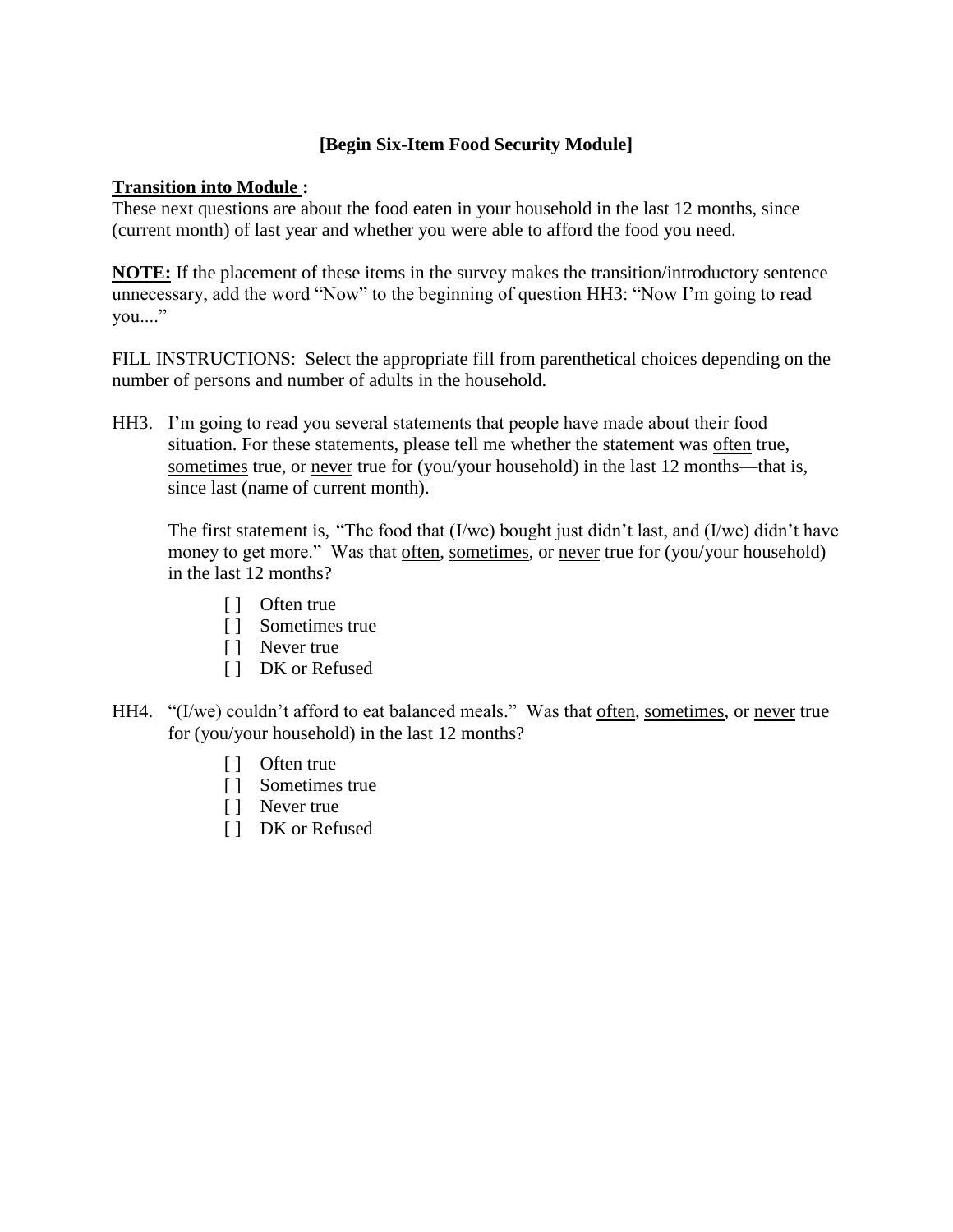- AD1. In the last 12 months, since last (name of current month), did (you/you or other adults in your household) ever cut the size of your meals or skip meals because there wasn't enough money for food?
	- [ ] Yes
	- [] No (Skip AD1a)
	- [ ] DK (Skip AD1a)
- AD1a. [IF YES ABOVE, ASK] How often did this happen—almost every month, some months but not every month, or in only 1 or 2 months?
	- [ ] Almost every month
	- [ ] Some months but not every month
	- [ ] Only 1 or 2 months
	- [ ] DK
- AD2. In the last 12 months, did you ever eat less than you felt you should because there wasn't enough money for food?
	- [ ] Yes
	- $\begin{bmatrix} 1 \\ \end{bmatrix}$  No
	- $[ ] DK$
- AD3. In the last 12 months, were you every hungry but didn't eat because there wasn't enough money for food?
	- [ ] Yes
	- [ ] No
	- $[$   $]$  DK

### **[End of Six-Item Food Security Module]**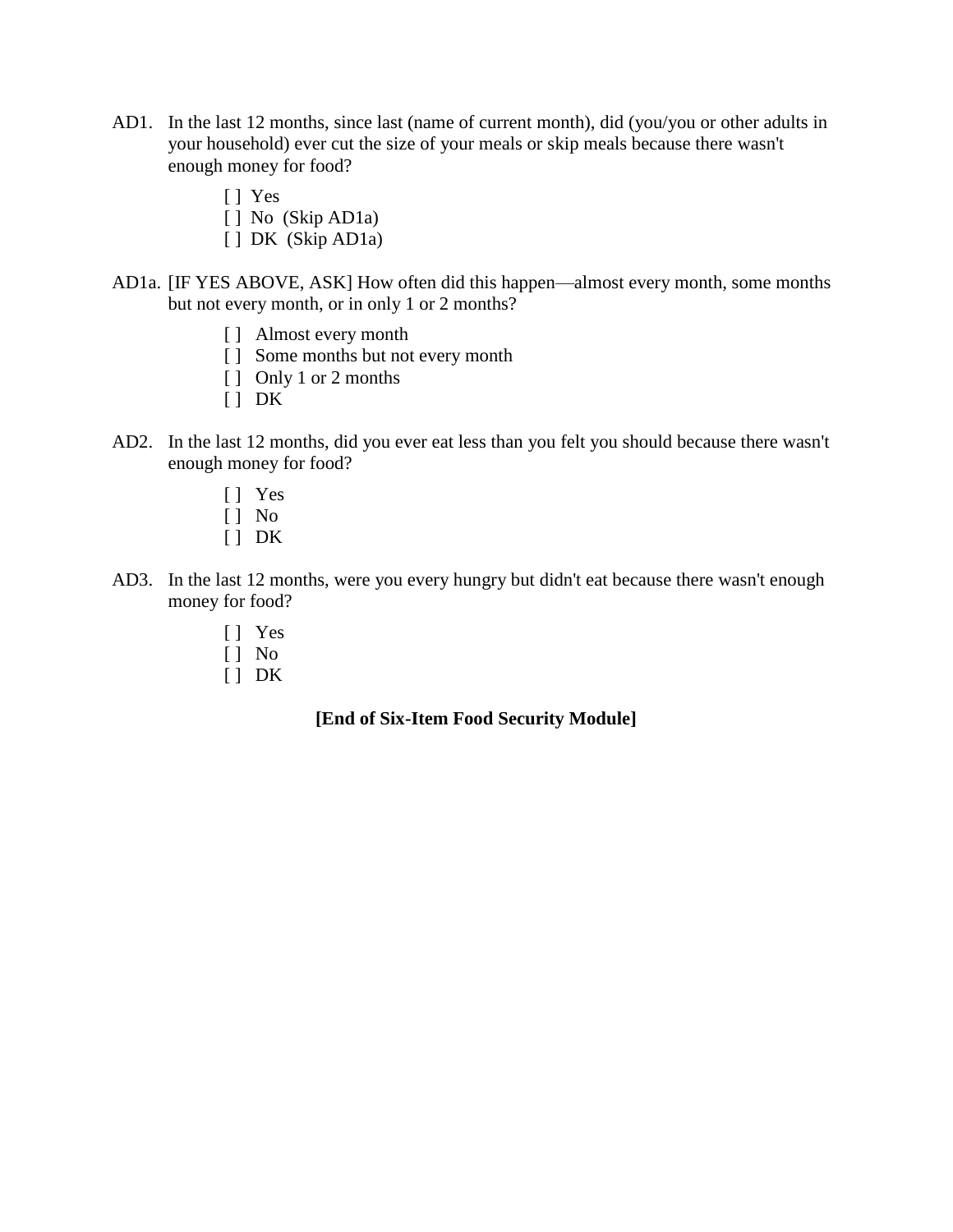### **User Notes**

### **(1) Coding Responses and Assessing Households' Food Security Status:**

Responses of "often" or "sometimes" on questions HH3 and HH4, and "yes" on AD1, AD2, and AD3 are coded as affirmative (yes). Responses of "almost every month" and "some months but not every month" on AD1a are coded as affirmative (yes). The sum of affirmative responses to the six questions in the module is the household's raw score on the scale.

Food security status is assigned as follows:

- Raw score 0-1—High or marginal food security (raw score 1 may be considered marginal food security, but a large proportion of households that would be measured as having marginal food security using the household or adult scale will have raw score zero on the six-item scale)
- Raw score 2-4—Low food security
- Raw score 5-6—Very low food security

For some reporting purposes, the food security status of households with raw score 0-1 is described as food secure and the two categories "low food security" and "very low food security" in combination are referred to as food insecure.

For statistical procedures that require an interval-level measure, the following scale scores, based on the Rasch measurement model may be used:

| Number of affirmatives | Scale score |
|------------------------|-------------|
|                        | <b>NA</b>   |
|                        | 2.86        |
|                        | 4.19        |
|                        | 5.27        |
|                        | 6.30        |
|                        | 7.54        |
|                        | 8.48        |
| (evaluated at 5.5)     |             |

However, no interval-level score is defined for households that affirm no items. (They are food secure, but the extent to which their food security differs from households that affirm one item is not known.)

**(2) Response Options:** For interviewer-administered surveys, DK ("don't know") and "Refused" are blind responses—that is, they are not presented as response options but marked if volunteered. For self-administered surveys, "don't know" is presented as a response option.